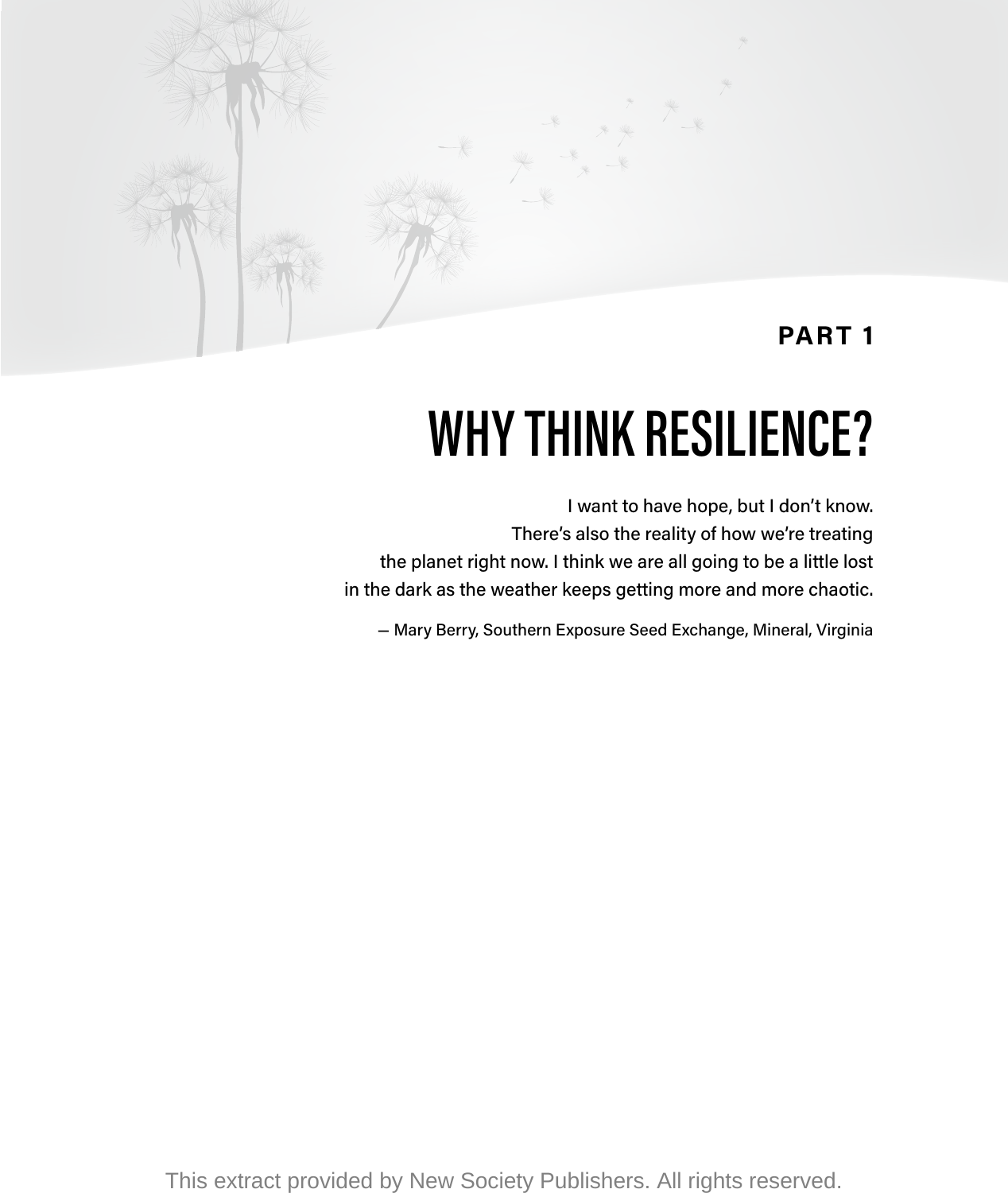# Waking Up to Climate Change

1

Y WAKE-UP CALL on climate change was an actual phone call. It **L** was one of those quiet moments in life that at the time do not feel too important, but looking back is a clear point of change. I remember I was grading papers on a fall afternoon, and gazing out of my office window over corn fields shimmering golden in the setting sun. The phone rang, I answered, and a woman with a snappy English accent explained that she was organizing an event hosted by the local chapter of the American Meteorological Society. "I'm calling to invite you to speak in a public lecture series on climate change impacts in western North Carolina," she said. "Sure, that sounds great," I answered. "What would you like me to talk about?" "Well," she said, "we need someone who is willing to talk about how climate change is changing the way we eat here in the mountains."

My first thought was that she had the wrong person. I'm a soil scientist, not a climate scientist. On second thought, I wondered what *was* known about climate change effects in food and farming, which was rapidly followed by my third thought: Perhaps this is a good opportunity to learn something new! And so I agreed to do the lecture. We discussed a few details, and I hung up the phone.

I will never forget that call. Thinking back on it now, I remember, in that quiet moment after the call ended that I thought to myself, I guess it's time for me to learn something about climate change.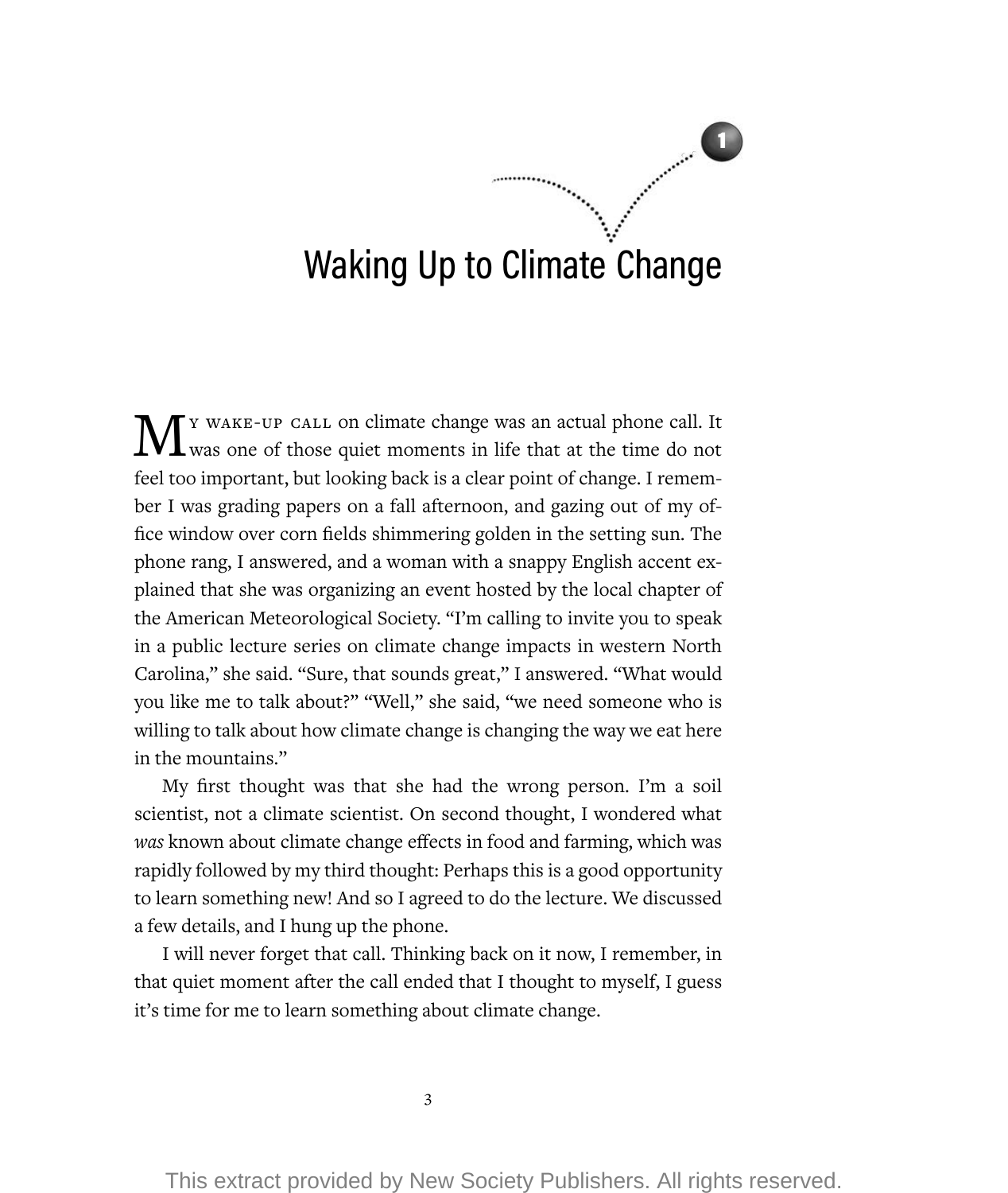#### 4 Resilient Agriculture

Please understand. This was way back in 2008. It wasn't that I didn't know about climate change theory. I knew a lot about it. The Earth's energy balance. The greenhouse effect. The global processes that create weather. How fossil fuel use changes the composition of the Earth's atmosphere. Check, check, check and check— I taught these concepts every year to first-year students in my environmental studies classes. I also knew a lot about the lead antagonists in the climate change story, because I had researched the behavior of carbon and nitrogen in farming systems as a young scientist.

Besides all of that, I was one of those people who estimated my carbon footprint and made lifestyle changes to reduce it. I purchased green products, biked and carpooled when I could and voted for leaders who preached respect for our environment. I joined Transition Asheville and created an energy descent action plan for my community. I was one of the good guys.

Back then, I thought of climate change as something off in the distance— a hazy future threat. I knew it could be bad, but I also believed that we still had time to fix it. I knew it wouldn't be easy, but I felt sure we could and would begin to act on climate change before it caused too much damage.

As I prepared for that public lecture, I was shocked to learn that climate change was already happening, that farmers and ranchers across North America were already suffering increasing losses from more variable and extreme weather. I learned that cities were struggling to manage more frequent and increasingly deadly flooding and heat waves, rising temperatures were beginning to interfere with air travel and tropical diseases were moving northwards. I was surprised to learn that the recent drought I had lived through here in the Southeast was just a glimpse of a future likely to be shaped by increasing competition for water. I was astonished to learn that the Environmental Protection Agency was busy making plans for a retreat from our nation's coasts because of sea level rise. The evidence was clear: the fingerprints of climate change were already touching every part of our lives.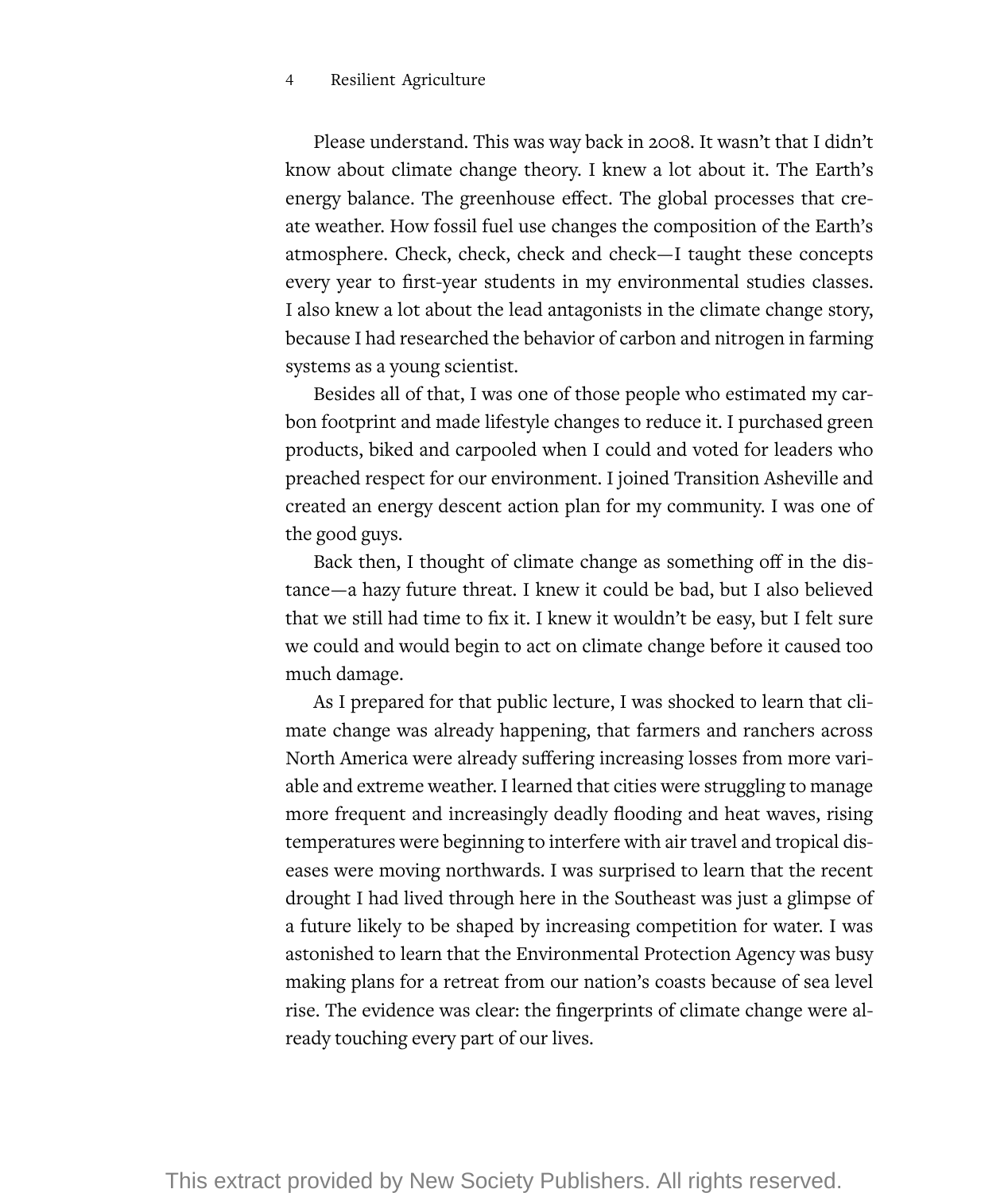Learning these things changed me. I could not continue to move through a comfortable dream world that put climate change somewhere in the future. I knew that I had to shift my teaching to focus less on the processes of global warming, and more on the reality of climate change: what it is, how it is disrupting land, people, and community and, most important, what we can do about it. I needed to share what I had learned, as well as I could, and in as many places as I could:

- Climate change is happening now.
- Climate change is changing everything.

I needed to do what I could to help people understand that it was way past time for us to think about how we could adapt to climate change even as we worked to slow it down and reverse it.

In the years since giving that public lecture, I went on to lead the development of a national report on adapting U.S. agriculture to climate change, to write a book exploring climate change resilience and the future of food through the adaptation stories of some of America's best farmers, and to resign my faculty position so that I could start a small business helping people take action on climate change.

All because of a phone call one lovely fall afternoon.

### **Unprecedented**

My first big step into the world of climate action came as an invitation to join the U.S. Department of Agriculture (USDA) leadership team responsible for producing the very first national report exploring agricultural adaptation to climate change in the U.S. As a member of the lead author team and the lead scientist on adaptation, I worked with researchers from across the U.S. to gather, review, discuss and report on the state of scientific knowledge about current and future climate change effects on U.S. agriculture as well as effective agricultural adaptation options. It was in this work that I first learned the language of resilience, the ideas and language that I now use every day, ideas like vulnerability, exposure, sensitivity, adaptive capacity, climate risk, and climate equity.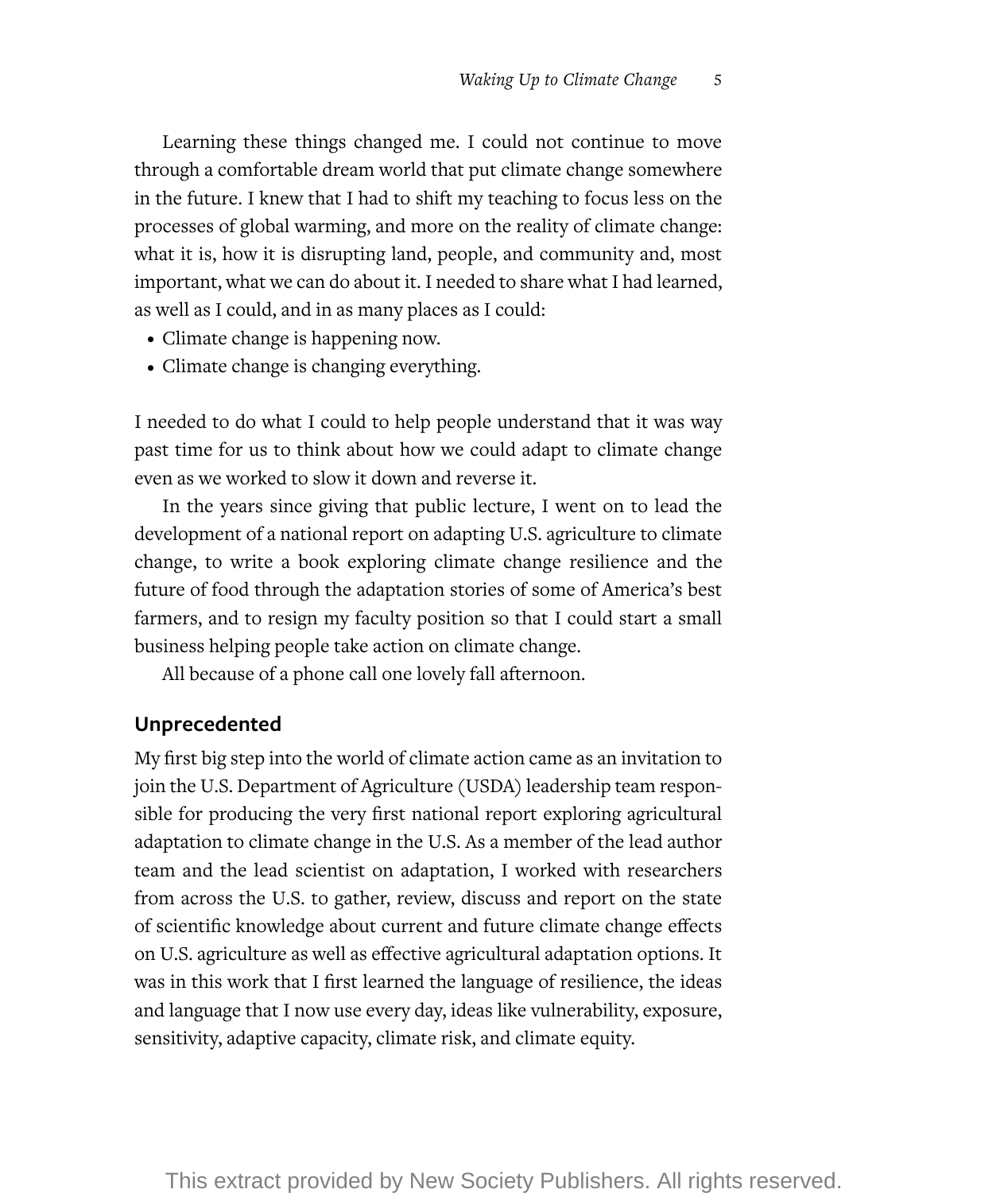#### 6 Resilient Agriculture

In the 18 months I spent working on the USDA report, I learned many surprising things that caused both heartache and hope in equal measure:

- Climate change is not changing weather patterns uniformly across the U.S. Where you live determines your experience of climate change.
- Climate change is not only increasing the frequency and intensity of extreme weather. Climate change is behind subtle changes in seasonal patterns of temperature and water that rarely make the news, but can be incredibly damaging to agricultural businesses.
- Climate change adaptation is not about figuring out how to adjust to a "new normal." It is about figuring out how to manage the risks created by more variable weather patterns that are likely to change at a faster pace and grow more intense through at least mid-century.

As the leadership team worked to finish the report, we spent a considerable amount of time identifying the most important lessons learned in our 18 months of work. I want to share one of these lessons here, because I think it expresses very well the unique nature of the climate change challenge to U.S. food and farming systems:

Although agriculture has a long history of successful adaptation to climate conditions, the current pace of climate change and the intensity of the projected climate changes represent a novel and unprecedented challenge to the sustainability of U.S. agriculture.

Many concerns were raised about this statement by the authors and reviewers of the report: that it was too pessimistic; that we were getting ahead of the science; that it was not in the public's best interest to admit that we didn't have all the answers. The lead author team pushed back on these criticisms, because we felt confident that the data did support a statement of this nature. We understood it was a provocative statement. We understood that such a conclusion would cause serious concerns about our ability to sustain U.S. agriculture into the twenty-first century. And that's exactly what we hoped to do. We wanted agricultural leaders to wake up and recognize the unprecedented nature of climate change.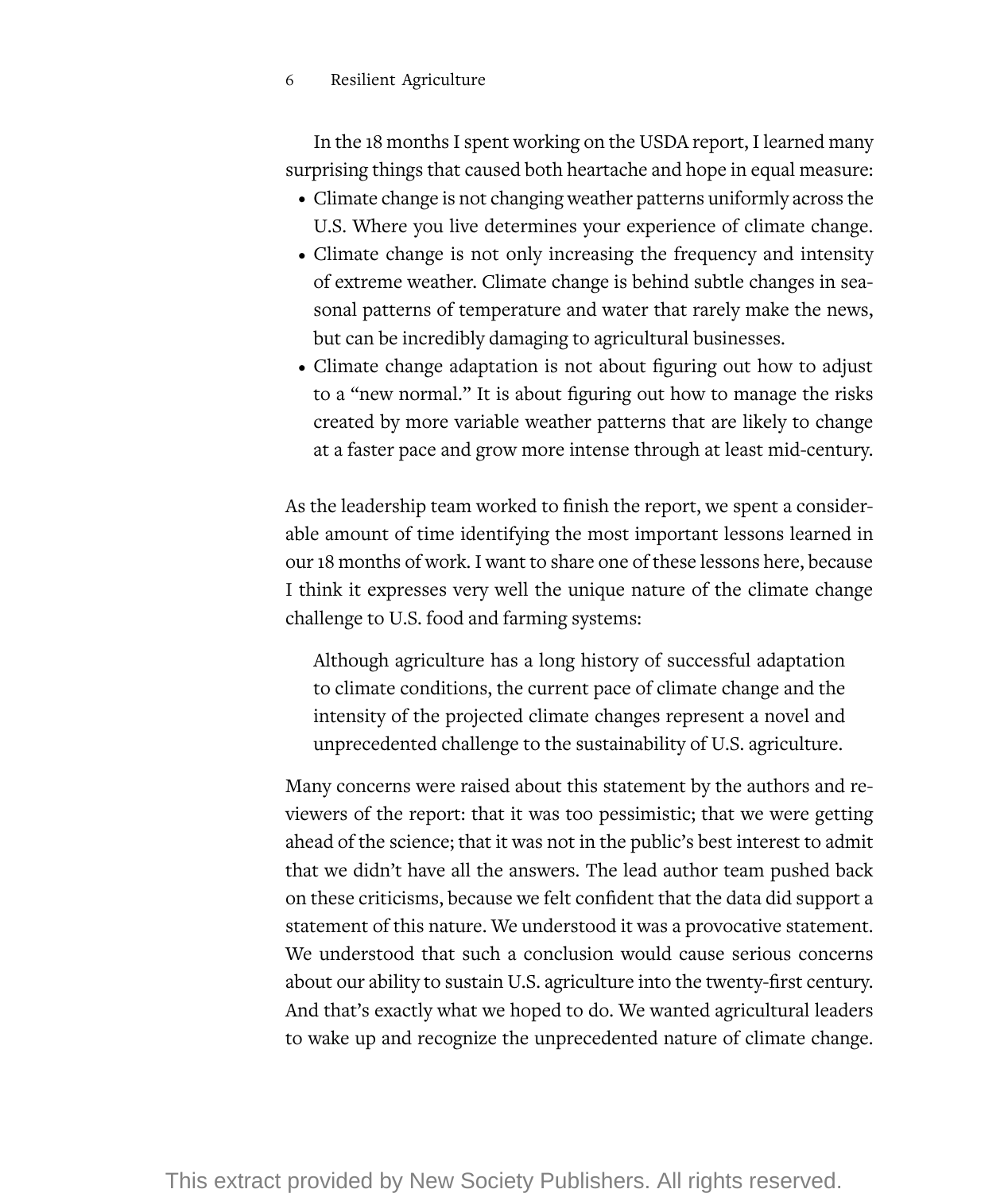It has been almost a decade since we tried to alert the agricultural community and the general public about the unique challenges of climate change to food and farming. Despite the fact that the scientific evidence and our own lived experience has consistently supported our conclusion since then, we have not yet fully accepted the consequences of our failure to act on climate change.

Consider, just for one quiet moment, the word "unprecedented." It's an adjective that means never before known or experienced. Just sit with that idea for a moment: never before known or experienced ...

We chose this word carefully and with a lot of intention, because we wanted to be sure that the agricultural community understood the enormity of the challenge before us. We chose the word appropriately. Never before in the entire history of U.S. agriculture have farmers and ranchers managed crops and livestock under these kinds of weather conditions. In fact, if you take the time to look at the Earth's climate history, you will see that never before in the history of agriculture— never in the 10,000 years since agriculture first began— never before have we been challenged to grow food in a changing climate. It turns out that over the thousands of years we have fed ourselves with farming, our climate has been remarkably stable.

It is difficult to grasp the reality of these times. That the weather changes we've experienced in the last decade are going to continue to grow more damaging. That the weather is not going to settle down into some new normal. It isn't easy to fully understand the fact that spring and fall weather will continue to grow more variable, that both flooding rains and drought will grow more intense and will happen more often, and that record-breaking weather will become common.

It's even harder to realize what this means for the people who feed us. How will they manage the novel risks associated with changing weather? How will they cope with the additional challenges created by these weather changes: more soil erosion, new pests and diseases, increased competition for water, more frequent and intense wildfires, more labor and market disruptions, pandemics? As I struggled to come to terms with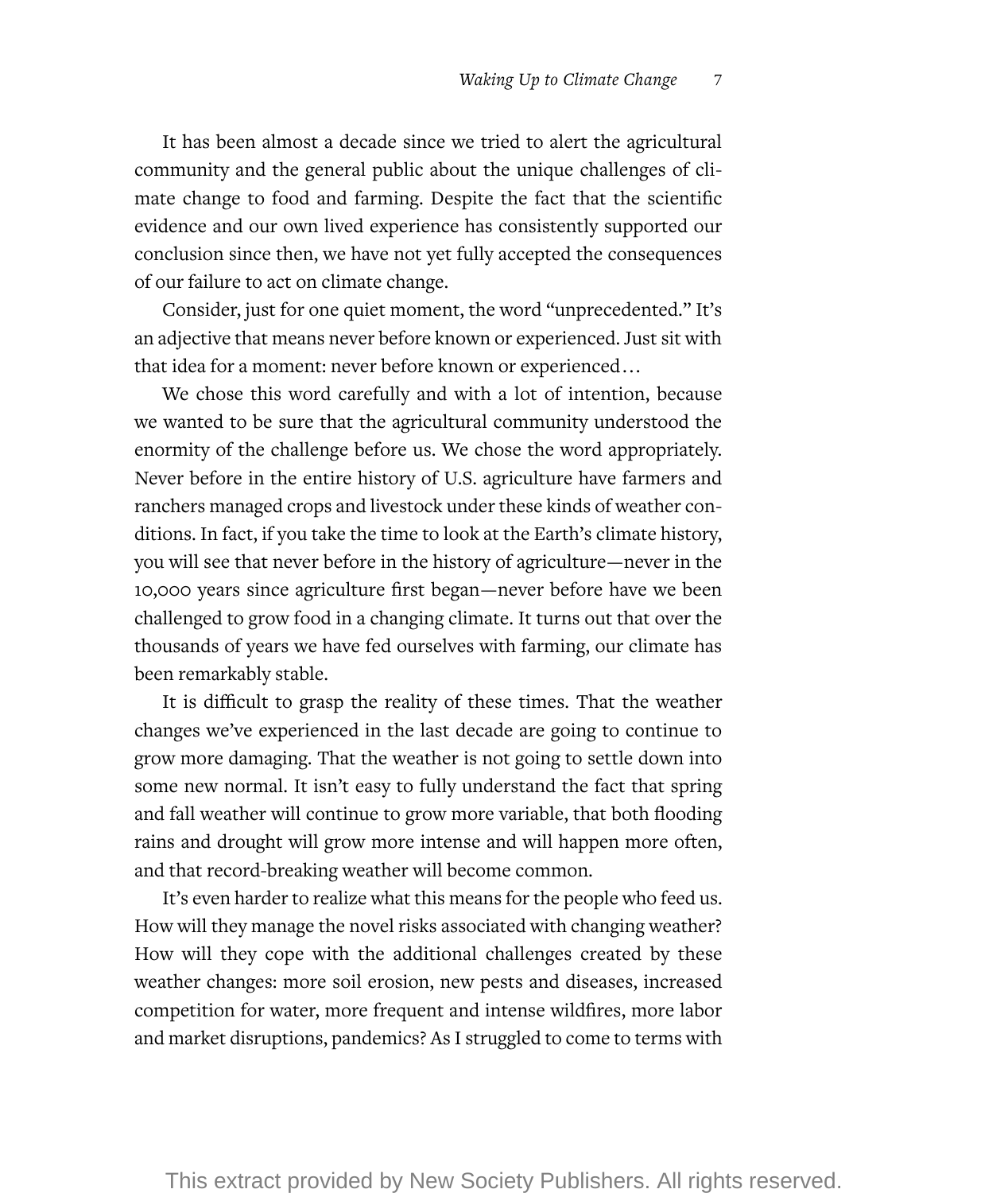#### 8 Resilient Agriculture

the unprecedented nature of these challenges, I began to search for what we already knew about managing food and farming systems in highly variable conditions.

### **Running into Resilience**

As the adaptation lead on the USDA report, it was my responsibility to collect all of the science-based information that I could find about the management of weather-related risks in agriculture. I was especially interested to learn what we knew about designing and managing agricultural systems with the ability to thrive under conditions of high uncertainty and change— including more variable weather and extremes.

As I worked to gather this information, I discovered a kind of science that explores the answers to exactly the questions that I thought were important to my work: What qualities of systems allow them to persist over time? How do we design and manage systems to thrive in changing conditions? These are the questions asked by resilience science.

Learning resilience science gave me a way to think more clearly about how agricultural and food systems respond to changing conditions. I learned a new language and new concepts that helped me to slow down, take a breath, and see farming and food with new eyes. For the first time in 20 years of work as an agricultural researcher, educator, policymaker, grower and activist, I had the benefit of a new language to help me navigate the complexity of food and farming. A new way of thinking that helped me explore with more depth the relationships between landscape, weather, community, culture and politics that shape the day-today decisions of farmers and ranchers. To examine more honestly how those decisions enhance or degrade the resilience of their farms, and ultimately our food system. The tools of resilience thinking helped me always keep the whole in mind even as I worked to understand each part.

Here are a few resilience thinking concepts that I have found particularly useful as I've worked to understand the resilience of agriculture and food systems:

• Vulnerability helps to identify threats that have the potential to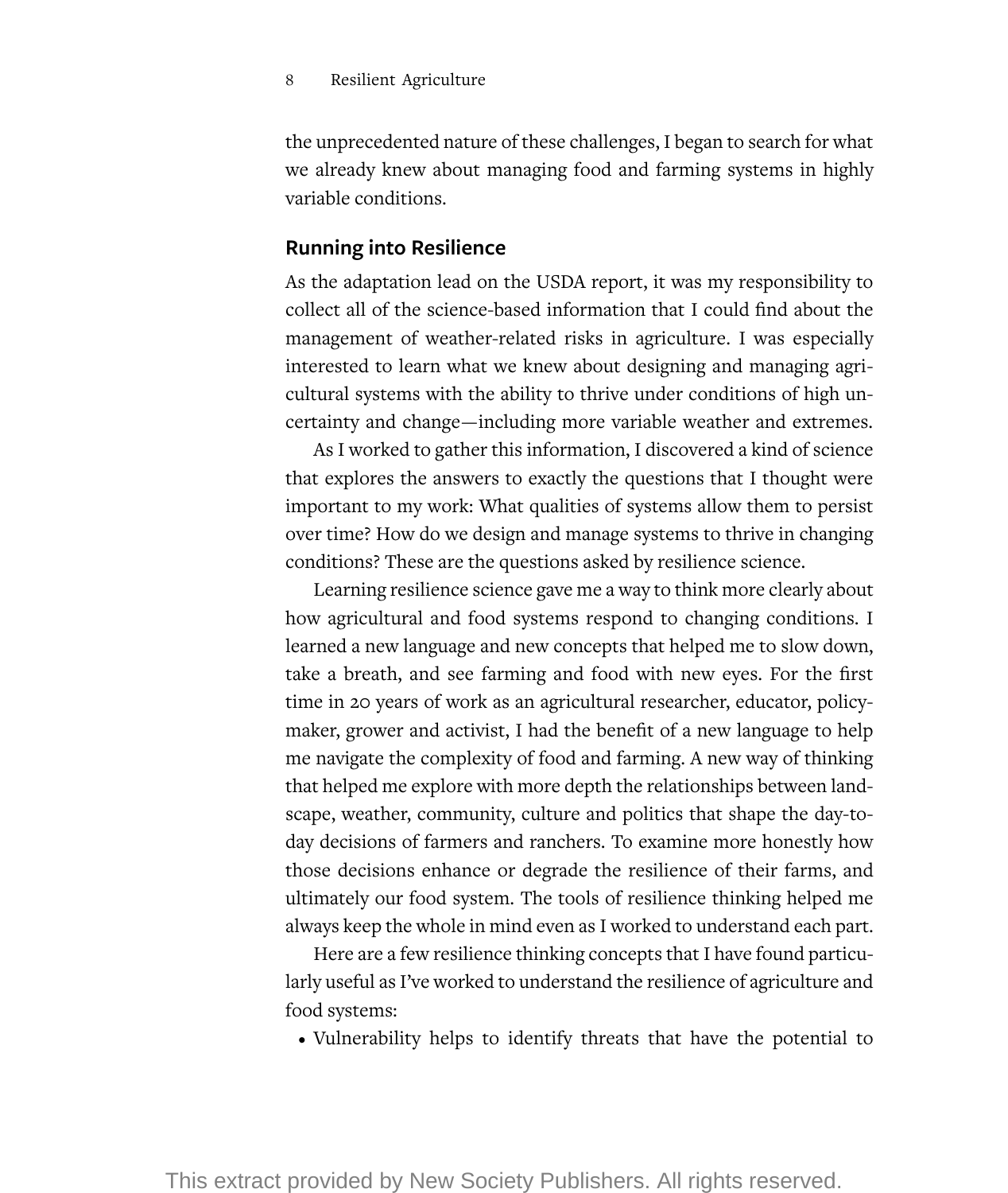disrupt or damage the system and to select effective responses that generate multiple benefits.

- Adaptive Strategy helps to avoid common conflicts that arise between management intention and effect that often degrade the resilience of the system.
- Response, Recovery and Transformation Capacity helps to avoid the common mistake of thinking that resilience is only about bouncing back.
- The Rules of Resilience help to keep in mind three simple rules to guide the design, assessment and management of resilient socialecological systems.

The most valuable lesson I learned from social-ecological resilience science is that resilience is about a whole lot more than just bouncing back. We can use resilience thinking to cultivate in any kind of system person, family, farm, city or region— the ability to respond to changing conditions, disturbances and shocks in ways that avoid or reduce potential damage. In other words, we can use resilience thinking to design and manage systems with less need to bounce back in the first place.

Resilience thinking has another gift for us, one that is especially important in this age of climate change. Any time there is a disturbance or shock that causes damage to a system, we can use the rules of resilience to identify options for bouncing forward. Every time a system sustains damage— and there is no doubt that we will experience more and more damaging events in the future— we will have to make decisions about how to repair the damage. In these moments when we will have to decide which way to go, resilience thinking can help us answer the question: "Do we bounce back, or do we bounce forward?"

This is not a trivial question. Strategies focused on rebuilding to twentieth century standards (often called "bouncing back," and lately called "building back better") suffer from the same kind of industrial thinking<sup>1</sup> that has created the wicked problems we are struggling to overcome today. Investments made to bounce back use up resources while leaving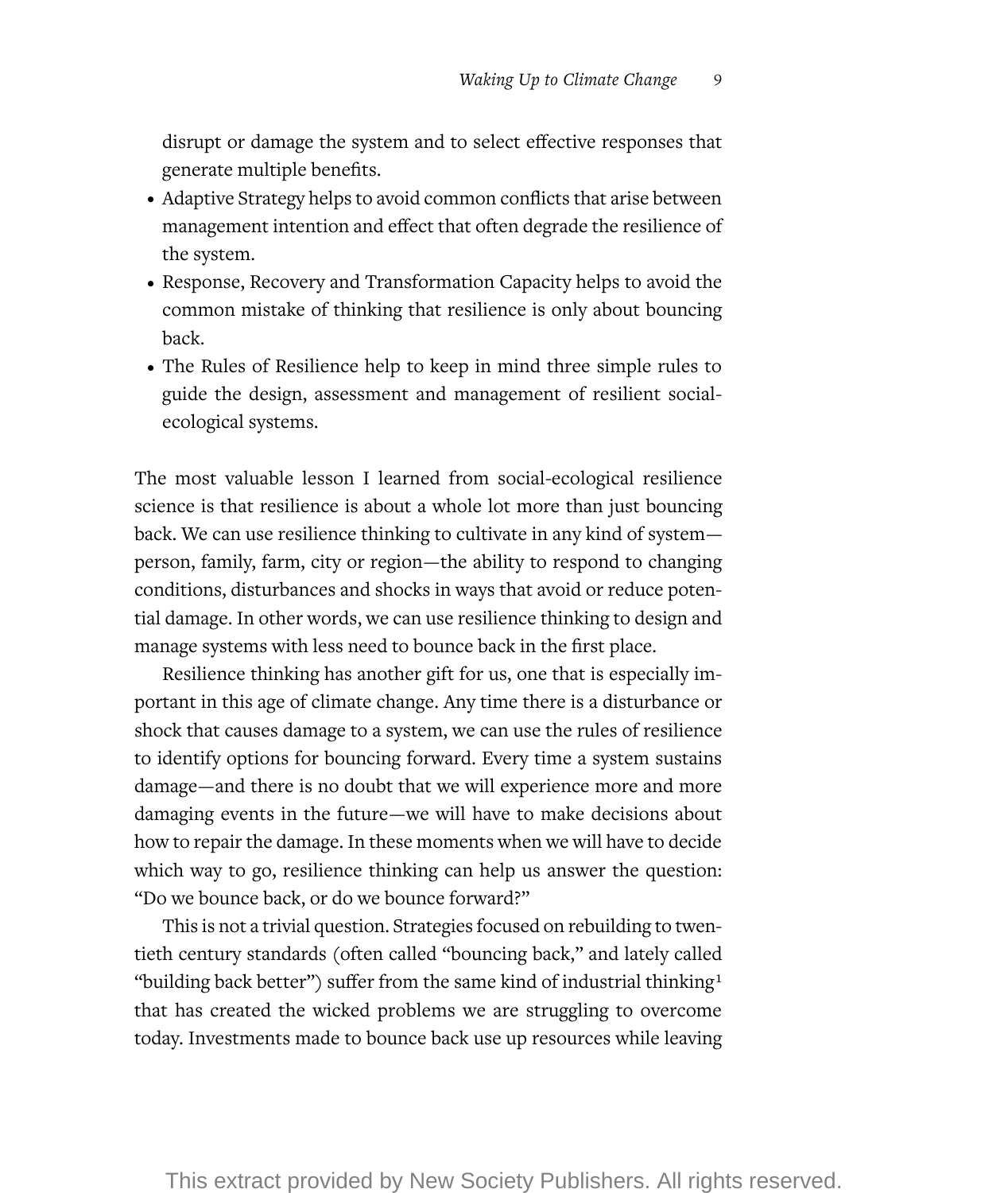us stuck in the twentieth century, despite the growing evidence that twentieth century thinking is what got us into this mess in the first place.

Resilience thinking gives us a new way to think about shaping our world to thrive in change. We can use the rules of resilience to bounce forward to a way of life that recognizes that our well-being depends on the well-being of others and the planet. We can finally let go of industrial thinking and embrace resilience thinking to put us on the path to a resilient future.

Redesign for resilience involves making changes to every part of our society. It requires us to rethink some fundamental assumptions about how the world works— long held assumptions that are the foundation of modern science and technology. It requires that we wake up and confront longstanding structural inequities in our country. It means that we must let go of the toxic beliefs that fueled the industrial era: infinite growth, industrial efficiency, white supremacy, the invisible hand of the market and individualism. It means that we must redefine the meaning of success.

Resilience thinking requires a major shift in at least six major aspects of industrial thinking. I think of these six shifts as design principles that can be used to guide the transformation from our industrial present to a resilient future. These principles are expressed in terms of the current industrial thinking that must change. The list is ordered in terms of how challenging they will be to achieve from least to most challenging:

- From optimum to variable conditions— We must give up the myth that we can expect to create optimum conditions for production and consumption. While it may be comforting, this enduring myth of industrial thinking is especially dangerous given the unprecedented challenges of climate change and other global sustainability challenges.
- From efficient to redundant systems— Industrial notions of efficiency are based on the assumption that the costs of efficiency will be transferred to the public. Industrial thinking does not recognize the indirect costs to society required to support this kind of efficiency, for example public costs of soil erosion, water and air pollution, subsidized crop insurance and climate change.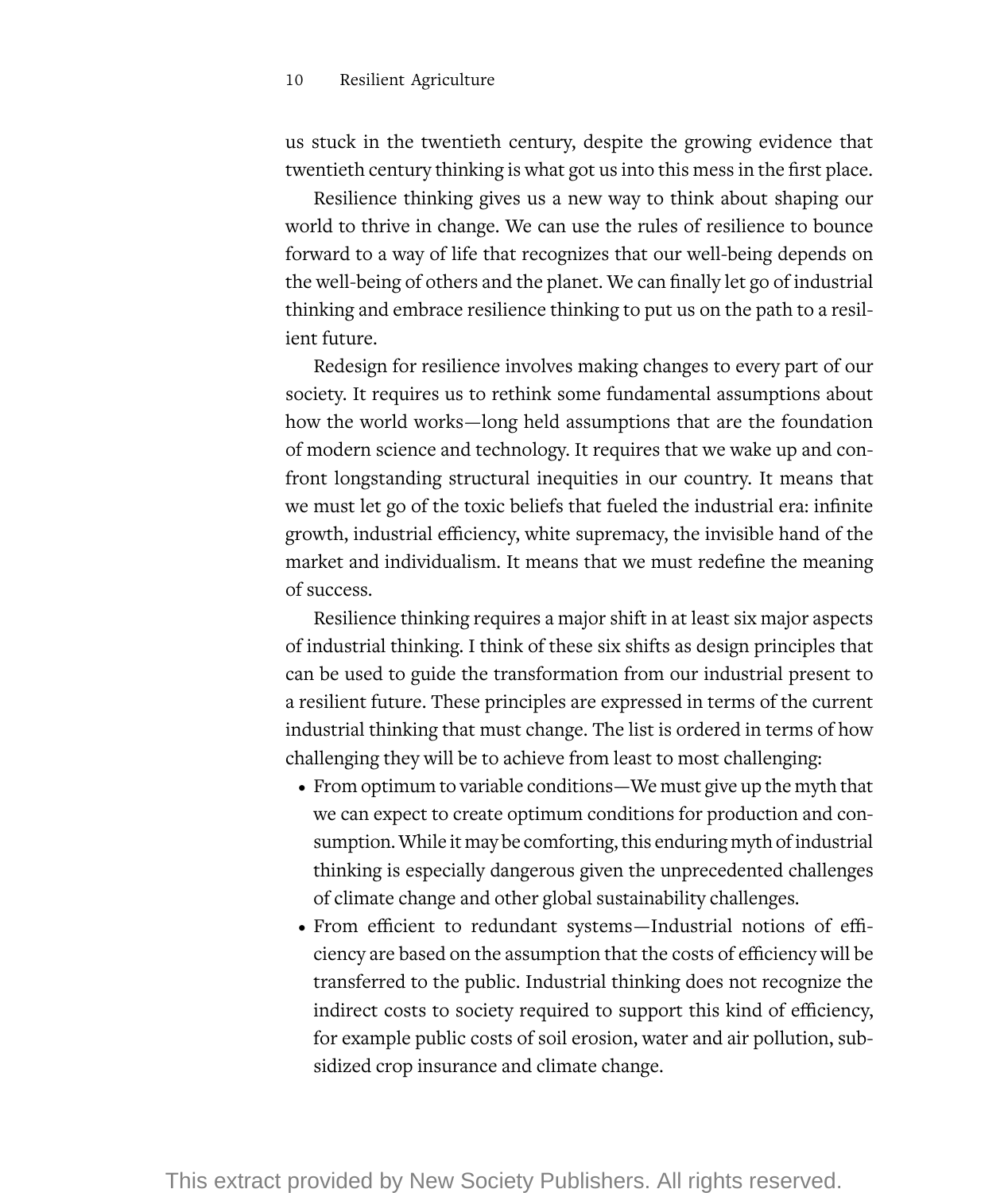- From expert to place-based knowledge— Industrial thinking does not honor local ecological, social, spiritual or cultural wisdom; rather it uses expert knowledge to overcome local conditions in a quest for uniformity. For example, the dependence of agriculture on regional water management systems in the northwest, southwest, and southern Great Plains states.
- From industrial to ecological design— Industrial thinking tends to favor simple energy and material flows over more complex flows and cycles. For example, the dependence of agriculture on simplified production settings that receive, absorb and release global flows of fossil fuel energy, fertilizer and pesticides to the environment. We must shift our thinking to focus on the design and management of systems that have the capacity to produce and recycle needed energy and materials.
- From imported to regional resources— Industrial thinking favors the movement of energy, materials, information and wastes through global and national networks. For example, society continues to rely on complex, large-scale networks to meet our needs despite growing evidence of their fragility.
- From extractive to regenerative economy— Industrial thinking ignores the real costs of industrialism's exploitation of land, people and community. For example, the full costs associated with the global industrial metabolism, such as the industrial degradation of local resources (natural, human, social, financial and built), the reliance on unpaid labor, and the value of non-market exchanges critical to community well-being, are routinely excluded from economic analyses.

# **A Real-World Test of Resilience**

As I began to apply what I was learning about resilience to climate change adaptation in agriculture, I started to see a lot of similarities between the shifts in thinking required to cultivate a resilient food system and the principles of sustainable food and farming. The more I thought about it, the more I began to imagine how I could put the rules of resilience to a real-world test.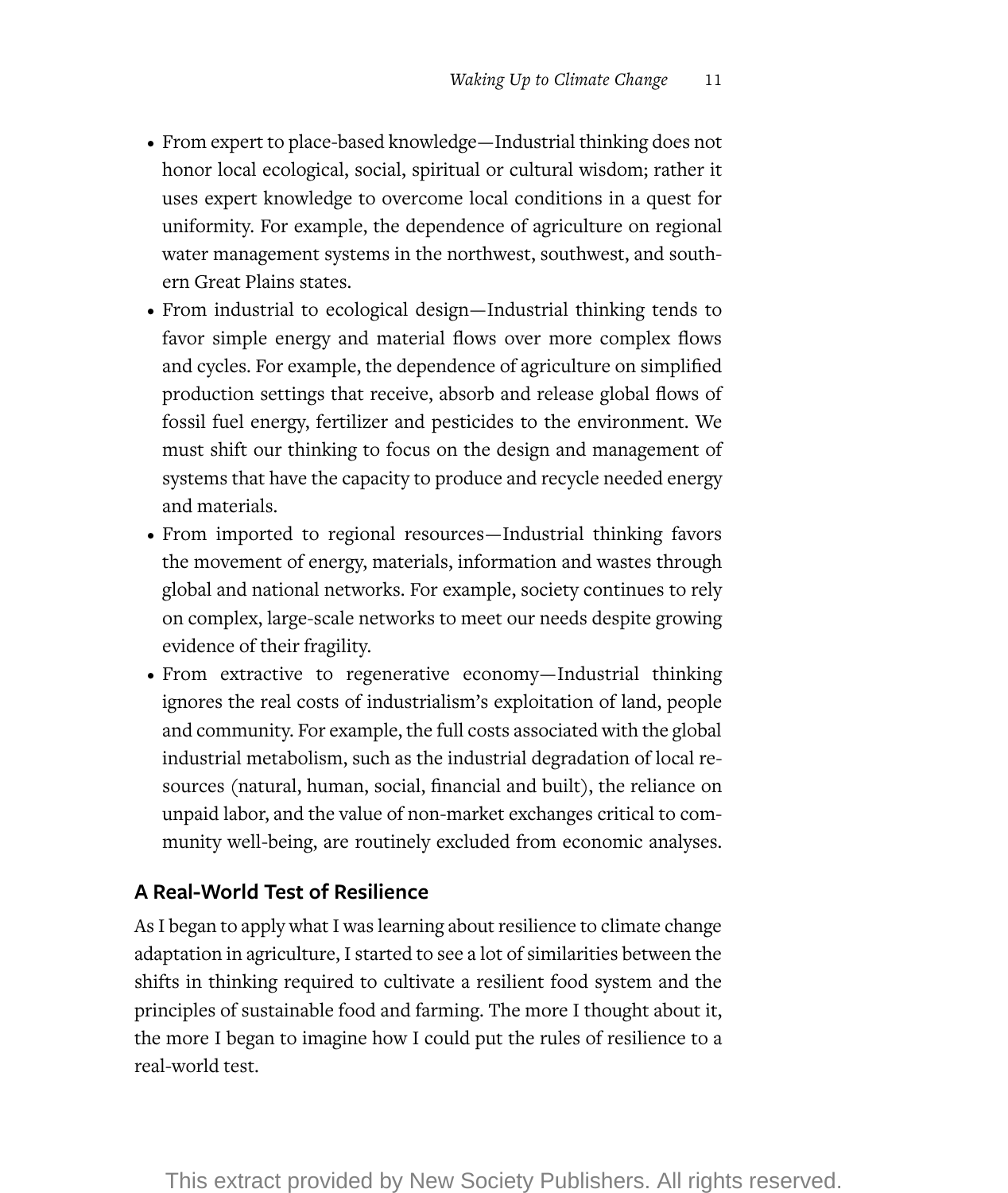After finishing up the USDA report, I planned a project to gather stories from producers using sustainable practices about their experiences farming in a changing climate. Over the next two years, I made hundreds of phone calls and sent out over 400 emails to longtime sustainable farmers and ranchers growing vegetables, fruits, nuts, grains, meats and dairy products across the U.S.

Why longtime producers? Because I knew that climate change effects began to accelerate in the U.S. around the year 2000. I thought that farmers and ranchers who had been farming in the same location since at least 1990 would be the most likely to have noticed this increase in weather variability and extremes.

Why all over the U.S.? Because the changes in seasonal weather patterns associated with climate change were not the same everywhere. The Midwest and Northeast were getting wetter, while the Southwest was getting drier. Average temperatures were rising in most of the U.S., but parts of the Southeast were getting cooler. These different patterns of change meant that farm location was an important factor in how a producer experienced climate change.

Why sustainable? Because I thought that these producers offered three valuable real-world tests of resilience principles. First, environmental sustainability required that these producers use a kind of "ecological logic" in order to create a healthy farm ecosystem that produces crops and livestock with the goal of limiting the import of resources or export of wastes. Second, sustainable producers had been largely left to figure out how to create these systems on their own without the help of "the experts," so they make an interesting test of the efficacy of placebased knowledge. Finally, I knew that their choice to manage healthy farm ecosystems left these producers ineligible for most of the subsidy programs available to industrial farmers. This meant that they had no choice but to design and manage for resilience just to stay in business they were farming without a safety net.

And so I got started. Working at night and on weekends over the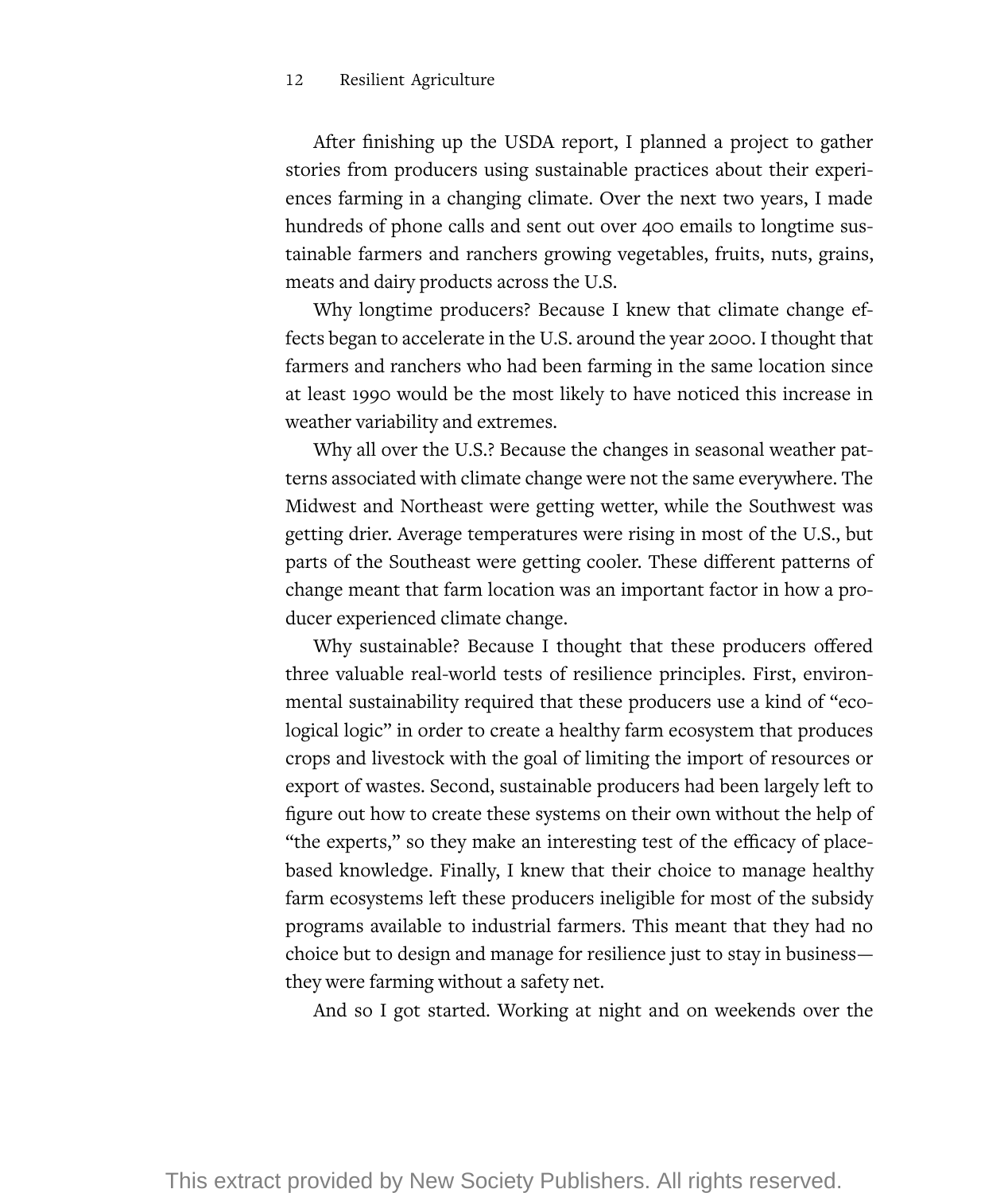winter of 2013–14, I listened as some of the best farmers and ranchers in America shared their experiences of producing crops and livestock in a changing climate. Seven years later I checked back in with these producers to hear how they were doing. I also did some additional interviews with other longtime farmers and some less experienced farmers.

This book is the cumulative result of that work. It is about what I have learned from these farmers and ranchers about real-world resilience thinking, and how I believe their stories can help us bounce forward to a sustainable and resilient food future.

Part 1: Why Think Resilience? presents current and projected changes in weather-related challenges across the U.S., explores the unprecedented nature of these challenges, and offers some climate change adaptation concepts that help to clarify options that reduce climate risk and cultivate the climate resilience of land, people and community. Read this section if you want to know more about: specific examples of unprecedented disruptions and shocks associated with climate change; how weather has changed and how it is expected to change over the next 30 years in seven different regions of the U.S.; and a useful new way to think about managing climate risk.

Part 2: The Rules of Resilience? takes a deep dive into the principles and practices of resilience thinking applied to the design and management of agriculture and food systems, which are also called agroecosystems or foodways. Read this section if you want to learn more about: the four different kinds of resilience science and which one is most useful to foodways management; social-ecological resilience thinking; some characteristics and behaviors of resilient systems; resilient agriculture design principles; the three rules of resilience; the resilience benefits of sustainable agriculture practices; and some new tools for cultivating resilience in food and farming systems.

Part 3: What Path to Resilience? explores the unique potential of resilience thinking to transform the global industrial food system. Read this section if you want to learn more about: the search for sustainable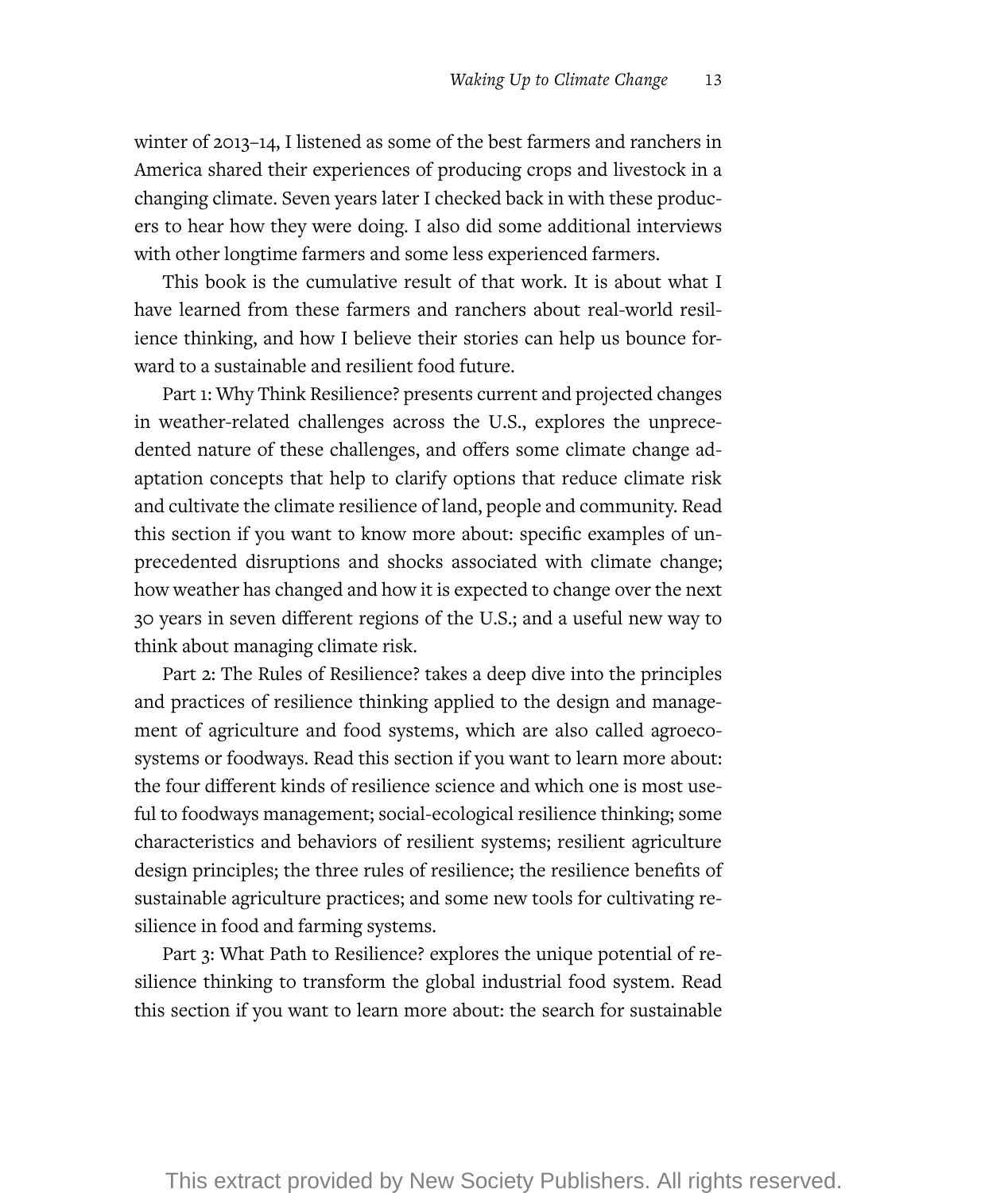food in the U.S.; Indigenous foodways; the Good Food movement; the regional roots of resilience; and 12 things that you can do to cultivate a resilient agriculture.

Part 4: Real World Resilience explores climate change, resilience and the future of food through the adaptation stories of bio-intensive, biodynamic, organic, climate-smart, and regenerative farmers and ranchers growing vegetables, fruits and nuts, grains, dairy and meats throughout the U.S. Read this section if you want to hear directly from farmers and ranchers about the challenges of growing food in a changing climate, how they are managing climate risk, and how we can help them cultivate the resilience of land, people and community by changing the way we eat.

## **A Word About Hope**

Climate change work is hard. The problem is wicked, the stakes are high, the necessary actions ask a lot of all of us, and if we fail, the future is truly horrifying. People often ask me, "How can you do this work and stay so positive?" I'll be honest with you. I find myself in some pretty dark places every now and then. Dark places that make it hard for me to continue doing this work. There are a whole host of emotions— anger, fear, regret and grief— that come along with climate change work. They can get in the way of taking action. I've seen it in my own work. I've watched it shut down the search for solutions in community— from the local to the global.

The enormity of the climate change challenge can, and often does, leave people feeling hopeless. And so I started to dig into hope, to try and understand what it is, what role it plays in our well-being— especially in times of uncertainty and change— and how hope helps us search for solutions in community. I learned that:

- Hope is a verb. It is an action word. It means "to cherish a desire with anticipation."
- Hope has been studied by psychologists for a long time. They've done so much research on hope that "hope psychology" is a recognized specialty.
- Seven kinds of hope have been identified by psychologists, including two kinds that are particularly relevant to climate change work.